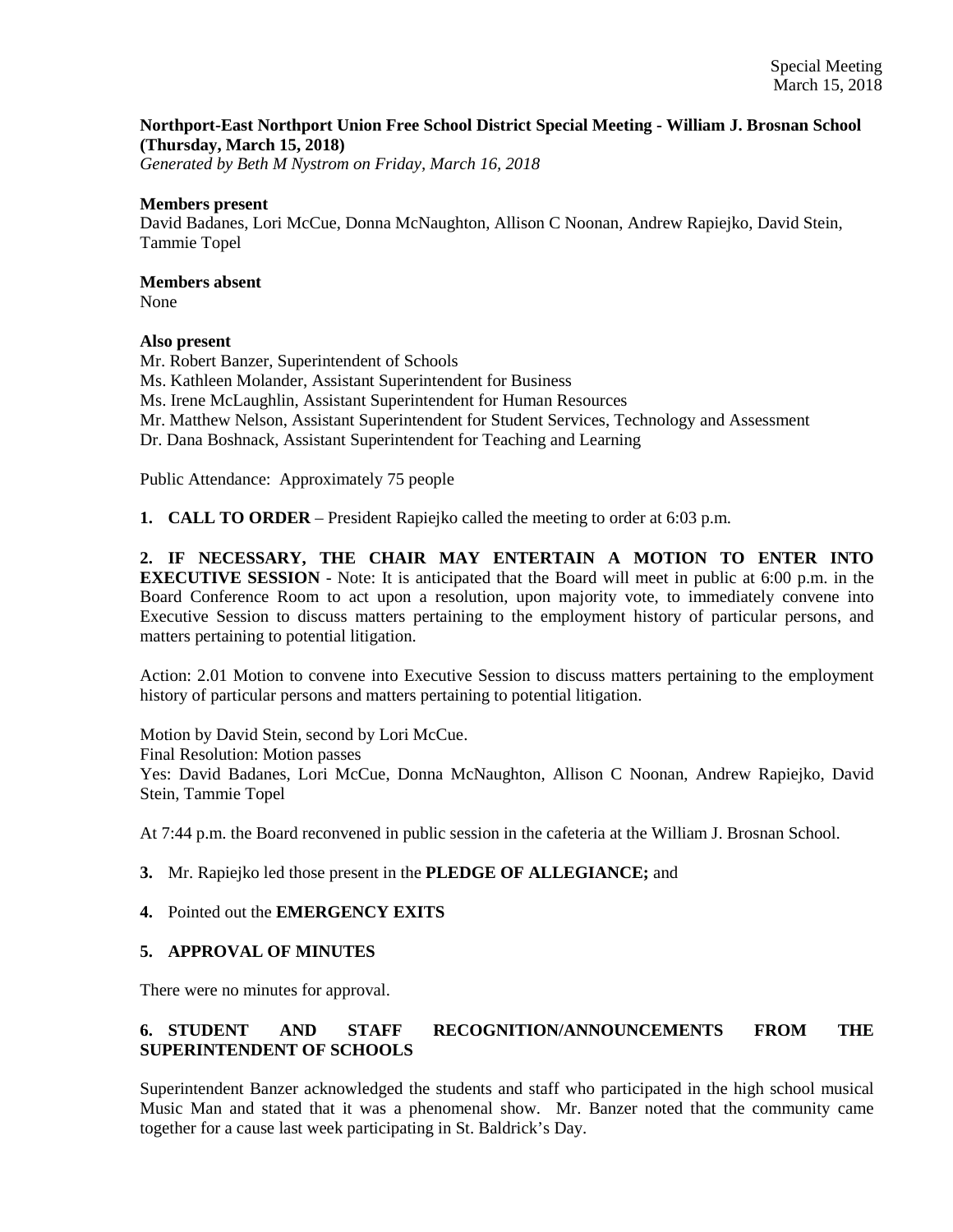### **7. DISCUSSION OF SUPERINTENDENT'S PROPOSED 2018-2019 BUDGET**

Mr. Robert Banzer, Superintendent of Schools, and Ms. Kathleen Molander, Assistant Superintendent for Business, presented on the proposed 2018-2019 budget components of Personnel and Benefits.

The budget priorities are to present a budget that supports the mission, vision, core beliefs and priorities of the district; continue historically low tax levy increases; and seek efficiencies and savings. Mr. Banzer reviewed the budget development process. The notables on the personnel and benefits components are over \$1 million increase in health insurance, over \$650,000 increase in Teacher Retirement System contribution; and a reduction in staff due to enrollment decrease and efficiencies. Proposed in the 2018- 2019 budget is a restructuring of the Buildings & Grounds leadership team, restructuring of clerical assistance to the Superintendent due to retirement, expansion of the Co-Teaching Model at the middle schools and high school, and to initiate expansion of alternative school program for high school students.

Mr. Banzer reviewed the District enrollment and projected enrollment, grades K-6 staffing, K-5 projected staffing and class size; proposed FTE in Art, Music and Physical Education, a reduction of 1.93 FTE; proposed FTE in English, Math, Science, ENL, Social Studies and World Languages, a reduction of 5.7 FTE; proposed FTE in Health, Family and Consumer Science, Technology and Business, a reduction Of 1.0 FTE; proposed FTE in Speech, Counselors, Social Workers, Student Support, Special Education and Teaching Assistants, a reduction of 1.5 FTE.

Mr. Banzer reviewed the proposed FTE in support staff: Nurses a reduction of 2.0 FTE, Confidential Clerical a reduction of 1.0 FTE, Clerical a reduction of 2.0 FTE, and Security Districtwide an increase of 15.0 FTE, Grounds an increase of 1.0 FTE, and Maintenance an increase of 1.0 FTE. The total support staff is an increase of 12.0 FTE. Administrative Staff FTE will remain the same. The proposed 2018- 2019 staffing summary is as follows Instructional Staff reduction of 13.3 FTE, Support Staff increase of 12.0 FTE, for total a staff reduction of 1.13 FTE.

The projected benefits are as follows: ERS reduction of \$13,160.00 (-.54%), TRS increase of \$695,651.00 (+10.33%), FICA increase of \$135,597.00 (+2.16%), Health & Dental Insurances increase of \$1,451,066.00 (+7.33%), Workers' Compensation increase of \$100,000.00 (+8.33%), Other Insurance Benefits decrease of \$30,000.00 (-9.11%).

The expenditure summary is as follows: Personnel increase of \$1,036,194 (+1.18%), Benefits increase of \$2,339,154 (+6.36%), Special Education and BOCES increase of \$119,452 (+1.22%), Instruction, Technology and Central Administration decrease of \$585,322 (-3.60%), Buildings and Grounds increase of \$28,486 (+.57%), transportation decrease of \$79,423.00 (-1.01%), for a total increase of \$2,858,541  $(+1.75\%)$ .

Mr. Banzer reviewed additional security items to consider: Increase number of security personnel, additional cost of \$480,000; increase number of security vehicles, additional cost of \$140,000; increase funds for training, additional cost of \$10,000; increase funds for equipment/technology/uniforms GF, Lockout "FOB" system, surveillance cameras, license readers, radios/computers/monitors, additional cost of \$15,000; participate in SCPD S.H.A.R.E Program at minimal or no additional cost; "Door Ajar" alert system Smart Schools Bond Act, additional cost of \$500,000; fencing/gates/bollards/doors as needed through Capital funds, additional cost of \$450,000.

Mr. Banzer stated that the restructuring of Buildings and Grounds will add a supervisor. There will be one supervisor concentrating on custodial services, and one supervisor concentrating on maintenance. The chief custodian position at the high school will become a district-wide position. The restructuring of the clerical assistance to the Superintendent is due to a retirement and the District Clerk will assume the responsibilities.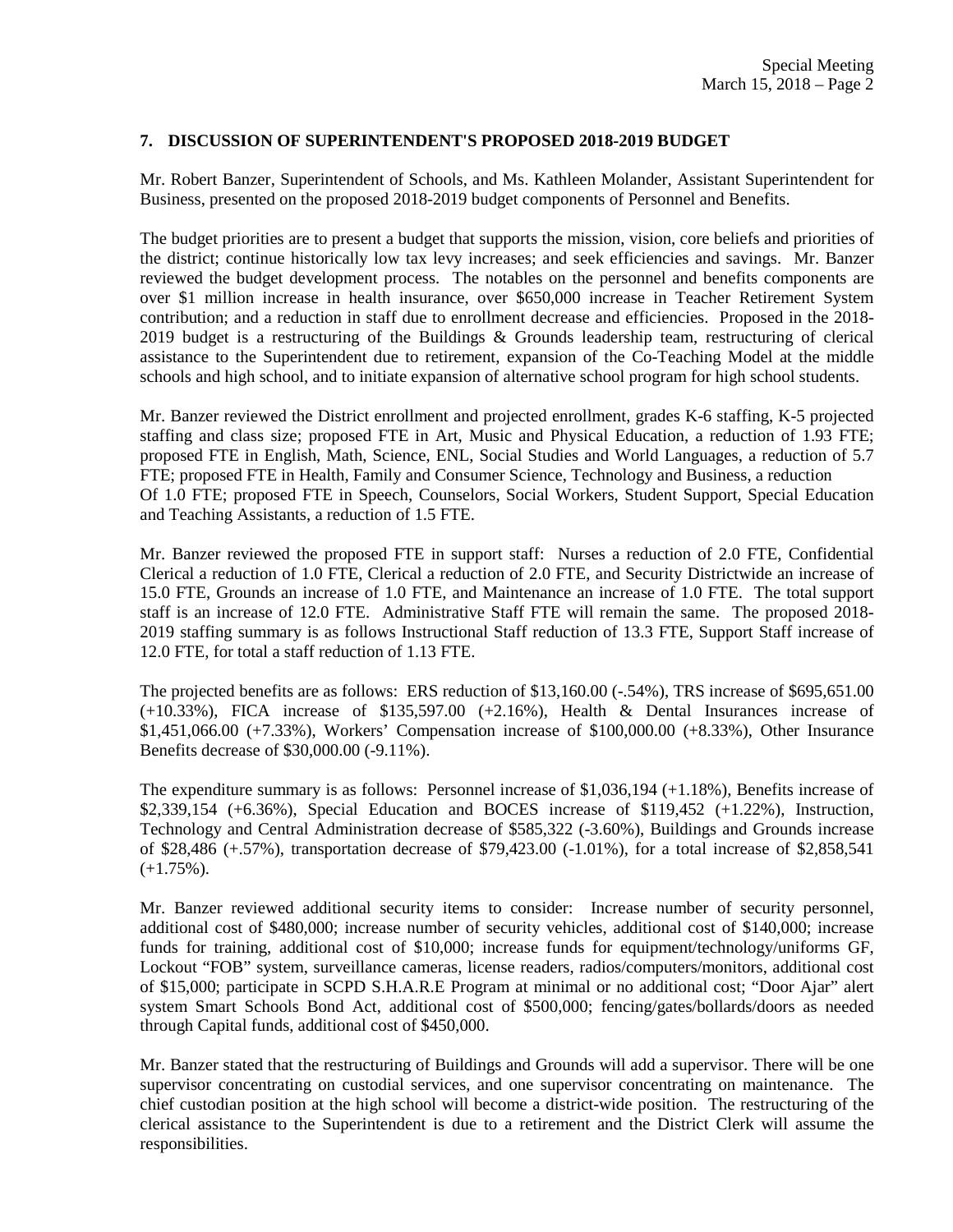The co-teaching model will be expanded to the middle schools and high school. At the middle school level co-teaching will be added in English and Math with direct consultant teachers in other subject areas. The high school co-teaching model will be introduced in English 11, Social Studies courses meeting graduation requirements and Algebra.

The expansion of the alternative school program for high school students will offer two separate programs, one for suspended students and one for students who need a smaller environment to succeed. The curriculum will be the same and the teachers in AHIP will be developing the lessons. There will be two distinct programs, both housed at the William J. Brosnan School.

There was a discussion regarding projected enrollment and staffing, funds for technology and security enhancements including security personnel and door ajar alert system and FOB system, buildings and grounds personnel, co-teaching model, alternative program, contingency staffing, and adaptive physical education.

Several community members addressed the Board with budget questions regarding armed security guards, declining enrollment, AHIP program, staff counselors and social workers, mental health programs, security enhancements, special education staff training, crisis intervention training, and the District's art program.

Discussion: 7.01 Discussion of Personnel and Benefits in following Budget Function Codes:

| <b>Function Code</b> Description |                                               |
|----------------------------------|-----------------------------------------------|
| 1040                             | District Clerk                                |
| 1240                             | <b>Chief School Administrator</b>             |
| 1310                             | Accounting                                    |
| 1311                             | <b>Business Administration</b>                |
| 1320                             | Auditing                                      |
| 1325                             | Treasurer                                     |
| 1345                             | Purchasing                                    |
| 1430                             | <b>Human Resources</b>                        |
| 1480                             | <b>Public Information and Services</b>        |
| 1620                             | <b>Operation of Plant</b>                     |
| 1621                             | Maintenance of Plant                          |
| 1660                             | Central Warehouse                             |
| 1670                             | <b>Central Printing and Mailing</b>           |
| 2010                             | <b>Curriculum Development and Supervision</b> |
| 2020                             | Supervision - Regular School                  |
| 2040                             | Supervision - Special School                  |
| 2070                             | In-Service Training - Instruction             |
| 2110                             | Teaching - Regular School                     |
| 2250                             | Programs for Students with Disabilities       |
| 2310                             | <b>Continuing Education School</b>            |
| 2320                             | <b>Summer School</b>                          |
| 2610                             | School Library and Audio Visual               |
| 2630                             | <b>Computer Assisted Instruction</b>          |
| 2805                             | Attendance                                    |
| 2810                             | Guidance                                      |
| 2815                             | <b>Health Services</b>                        |
| 2820                             | <b>Psychological Services</b>                 |
| 2822                             | <b>Education Related Support Services</b>     |
| 2825                             | <b>Social Work Services</b>                   |
| 2850                             | Co-Curricular Activities                      |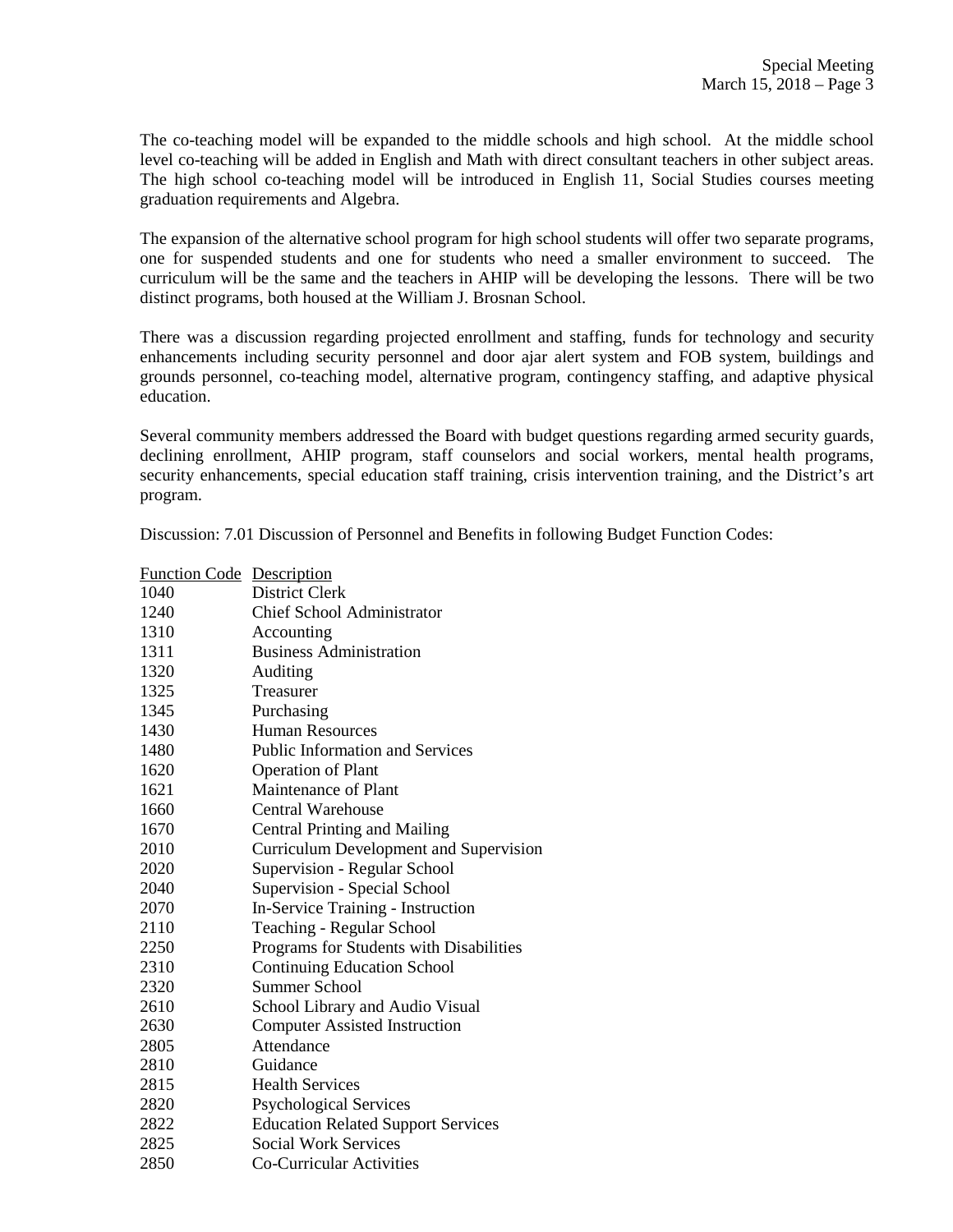| 2855 | Interscholastic Athletics               |
|------|-----------------------------------------|
| 5510 | <b>District Operated Transportation</b> |
| 7140 | <b>Community Recreation</b>             |
| 8060 | Community - Civic Activities            |
| 9010 | <b>ERS</b>                              |
| 9020 | <b>TRS</b>                              |
| 9030 | Social Security                         |
| 9040 | <b>Workers' Compensation</b>            |
| 9045 | Life Insurance                          |
| 9050 | Unemployment Insurance                  |
| 9055 | Disability Insurance                    |
| 9060 | <b>Health Insurance</b>                 |
| 9087 | <b>Extended Sick Leave</b>              |
| 9088 | <b>Accrued Leave Payout</b>             |
| 9089 | <b>Other Employee Benefits</b>          |

Action: Motion to Extend Meeting Recommendation to Extend the Meeting

Motion by David Badanes, second by Donna McNaughton. Final Resolution: Motion Passes Yes: David Badanes, Lori McCue, Donna McNaughton, Allison C Noonan, Andrew Rapiejko, David Stein, Tammie Topel

At 10:36 p.m. the meeting was extended.

## **8. SUPERINTENDENT'S REPORT, GENERAL - FOR BOARD ACTION**

Action: 8.01 Personnel Actions Report Recommendation to approve the attached Personnel Actions Report

Motion by Donna McNaughton, second by Lori McCue. Final Resolution: Motion Passes Yes: David Badanes, Lori McCue, Donna McNaughton, Allison C Noonan, Andrew Rapiejko, David Stein, Tammie Topel

Action: 8.02 Schedule J - Committee on Special Education Recommendation to approve Schedule J - Committee on Special Education

Motion by Donna McNaughton, second by Lori McCue. Final Resolution: Motion Passes Yes: David Badanes, Lori McCue, Donna McNaughton, Allison C Noonan, Andrew Rapiejko, David Stein, Tammie Topel

### **9. SUPERINTENDENT'S REPORT, FINANCIAL - FOR BOARD ACTION**

Action: 9.01 BIDS Recommendation to take specified action on the following BIDS:

EDUCATIONAL: 9.01.1 AWARD - Science Supplies & Equipment 9.01.2 AWARD - Athletic Supplies & Equipment 9.01.3 AWARD - Technology Supplies & Equipment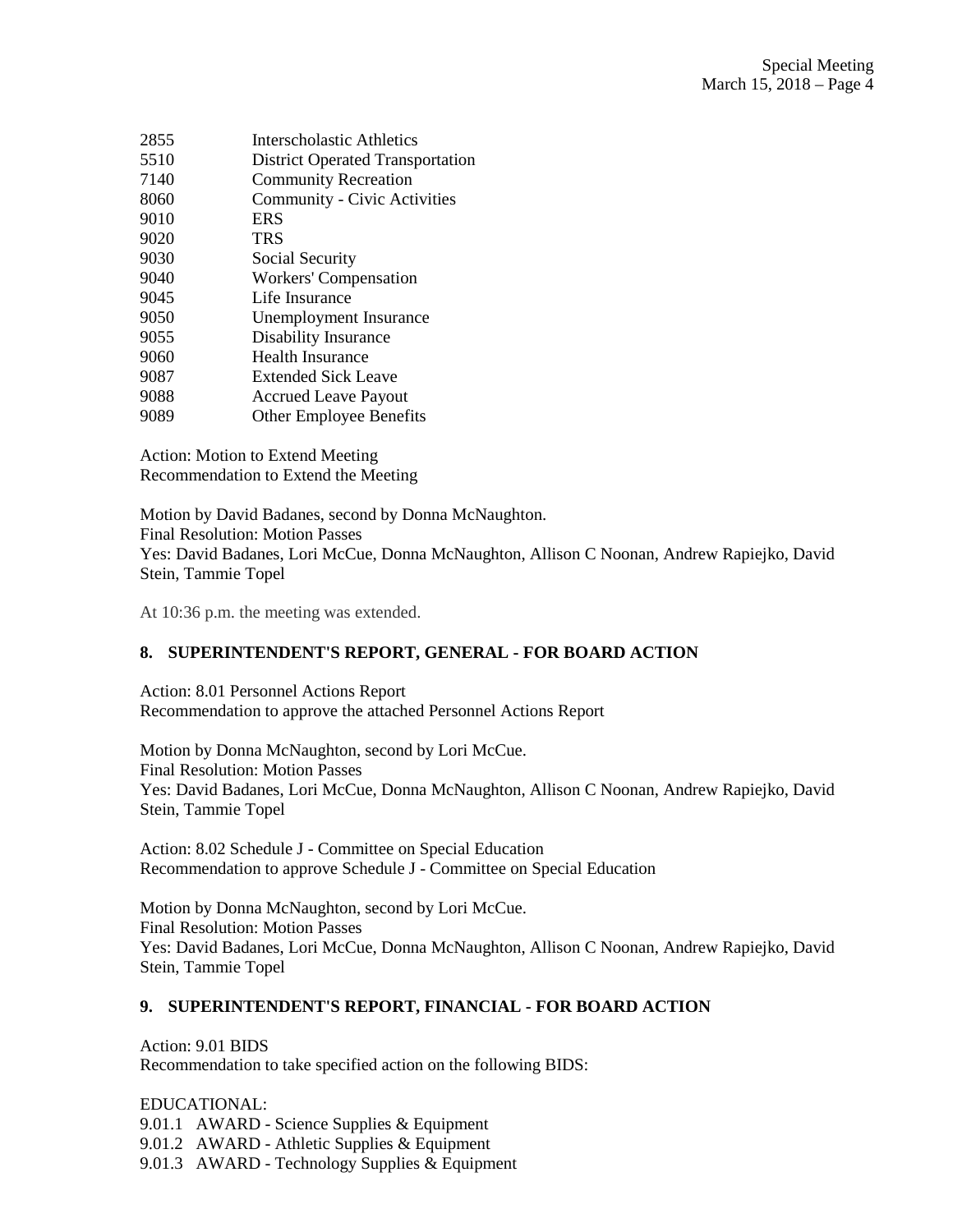9.01.4 AWARD - Physical Education Supplies & Equipment

- 9.01.5 AWARD Art Supplies & Equipment
- 9.01.6 AWARD Athletic Apparel

Motion by Donna McNaughton, second by Lori McCue.

Final Resolution: Motion Passes

Yes: David Badanes, Lori McCue, Donna McNaughton, Allison C Noonan, Andrew Rapiejko, David Stein, Tammie Topel

Action: 9.02 Health Services Contracts

Recommendation to authorize the Board President to sign a contract with the following districts to provide Health Services for Northport-East Northport students attending school in that district during the 2017- 2018 school year:

- 9.02.1 Uniondale Union Free School District, one (1) student attending Kellenberg MHS @ \$760.48, totaling \$760.48
- 9.02.2 Bay Shore Union Free School District, one (1) student attending St. Patrick School @ \$817.81, totaling \$817.81
- 9.02.3 Commack Union Free School District, fifteen (13) students attending Holy Family School @ \$1,211.60 and two (2) students attending Sappo School \$1,211.60, totaling \$18,174.00 9.02.4 Smithtown Central School District, one (1) student attending Harbor Country Day School @ \$924.76, two (2) students attending St. Patrick's School @ \$924.76, and nine (9) students attending Smithtown Christian School @ \$924.76, totaling \$11,097.12

Motion by Donna McNaughton, second by Lori McCue.

Final Resolution: Motion Passes

Yes: David Badanes, Lori McCue, Donna McNaughton, Allison C Noonan, Andrew Rapiejko, David Stein, Tammie Topel

Action: 9.03 Universal Pre-K Contracts

Recommendation to approve 2018-2019 Universal Pre-K Program Contracts between the Northport-East Northport Union Free School District and Island Kids Early Childhood Center, Northport Nursery School, Pumpkin Patch Day Nursery and Kiddie Care Early Learning Center

Motion by Donna McNaughton, second by Lori McCue. Final Resolution: Motion Passes Yes: David Badanes, Lori McCue, Donna McNaughton, Allison C Noonan, Andrew Rapiejko, David Stein, Tammie Topel

Action: 9.04 Donations Recommendation to approve the following donations to the District:

9.04.1 \$500.00 from William and Julie Brosnan to the William Brosnan Scholarship 9.04.2 \$600.00 from Mark A Tracy to the Judith Tracy Memorial Scholarship

Motion by Donna McNaughton, second by Lori McCue. Final Resolution: Motion Passes Yes: David Badanes, Lori McCue, Donna McNaughton, Allison C Noonan, Andrew Rapiejko, David Stein, Tammie Topel

Action: 9.05 Urban Studies Field Trip Donation Recommendation to approve the following resolution: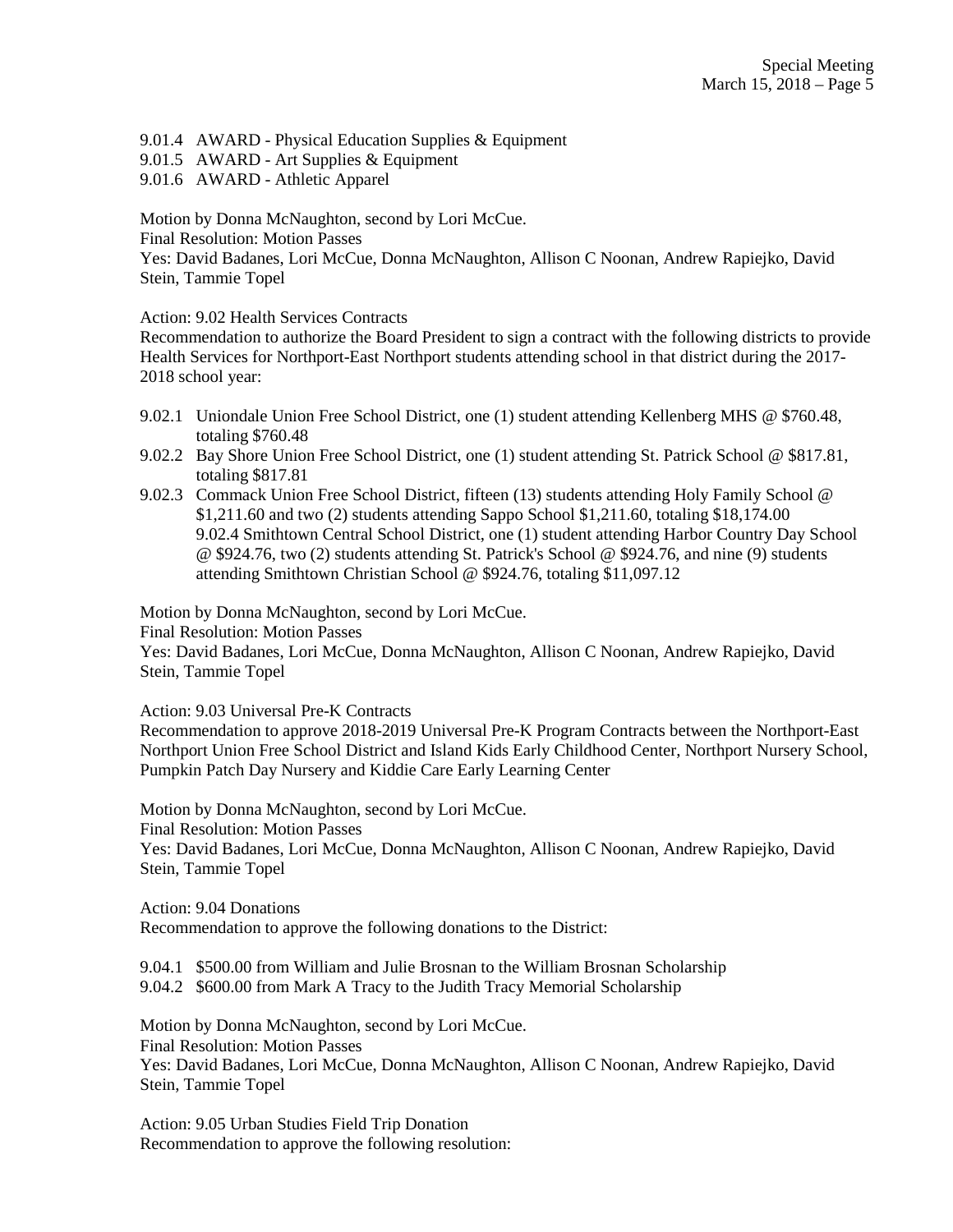"BE IT RESOLVED, that the Board of Education hereby gratefully accepts a donation of \$525 from Northport-East Northport residents whose names are more fully set forth in the attached document, for the purposes of covering the cost of transportation for the Northport High School Urban Studies class field trip on February 15, 2018 and increase the 2017-2018 budget code A2110.4161.30.2903 by \$525 for this purpose.

BE IT RESOLVED, that the Board of Education hereby approves an increase in the revenue code A2705 of the 2017-2018 budget by \$525 with the understanding that this increase in revenue is the result of donations from Northport-East Northport residents."

Motion by Donna McNaughton, second by Lori McCue. Final Resolution: Motion Passes Yes: David Badanes, Lori McCue, Donna McNaughton, Allison C Noonan, Andrew Rapiejko, David Stein, Tammie Topel

Action: 9.06 Remy D'Esposito

Recommendation to approve a Supplementary Education Services Agreement between the Northport-East Northport Union Free School District and Remy D'Esposito as an IB Music Accompanist in an amount not to exceed \$1,080 (F&PA)

Motion by Donna McNaughton, second by Lori McCue. Final Resolution: Motion Passes Yes: David Badanes, Lori McCue, Donna McNaughton, Allison C Noonan, Andrew Rapiejko, David Stein, Tammie Topel

Action: 9.07 DGL Music Inc

Recommendation to approve a Supplementary Education Services Agreement between the Northport-East Northport Union Free School District and DLG Music Inc as an IB Music Accompanist for Internal Assignments in an amount not to exceed \$720. (F&PA)

Motion by Donna McNaughton, second by Lori McCue. Final Resolution: Motion Passes Yes: David Badanes, Lori McCue, Donna McNaughton, Allison C Noonan, Andrew Rapiejko, David Stein, Tammie Topel

Action: 9.08 Marisa Jensen

Recommendation to approve a Supplementary Education Services Agreement between the Northport-East Northport Union Free School District and Marisa Jenson for Tigerette Judge for the 2018-2019 school year, in an amount not to exceed \$150.00

Motion by Donna McNaughton, second by Lori McCue. Final Resolution: Motion Passes Yes: David Badanes, Lori McCue, Donna McNaughton, Allison C Noonan, Andrew Rapiejko, David Stein, Tammie Topel

Action: 9.09 North Fork Express Recommendation to approve a Contract (2077689) between the Northport-East Northport Union Free School District and North Fork Express (NHS)

Motion by Donna McNaughton, second by Lori McCue. Final Resolution: Motion Passes Yes: David Badanes, Lori McCue, Donna McNaughton, Allison C Noonan, Andrew Rapiejko, David Stein, Tammie Topel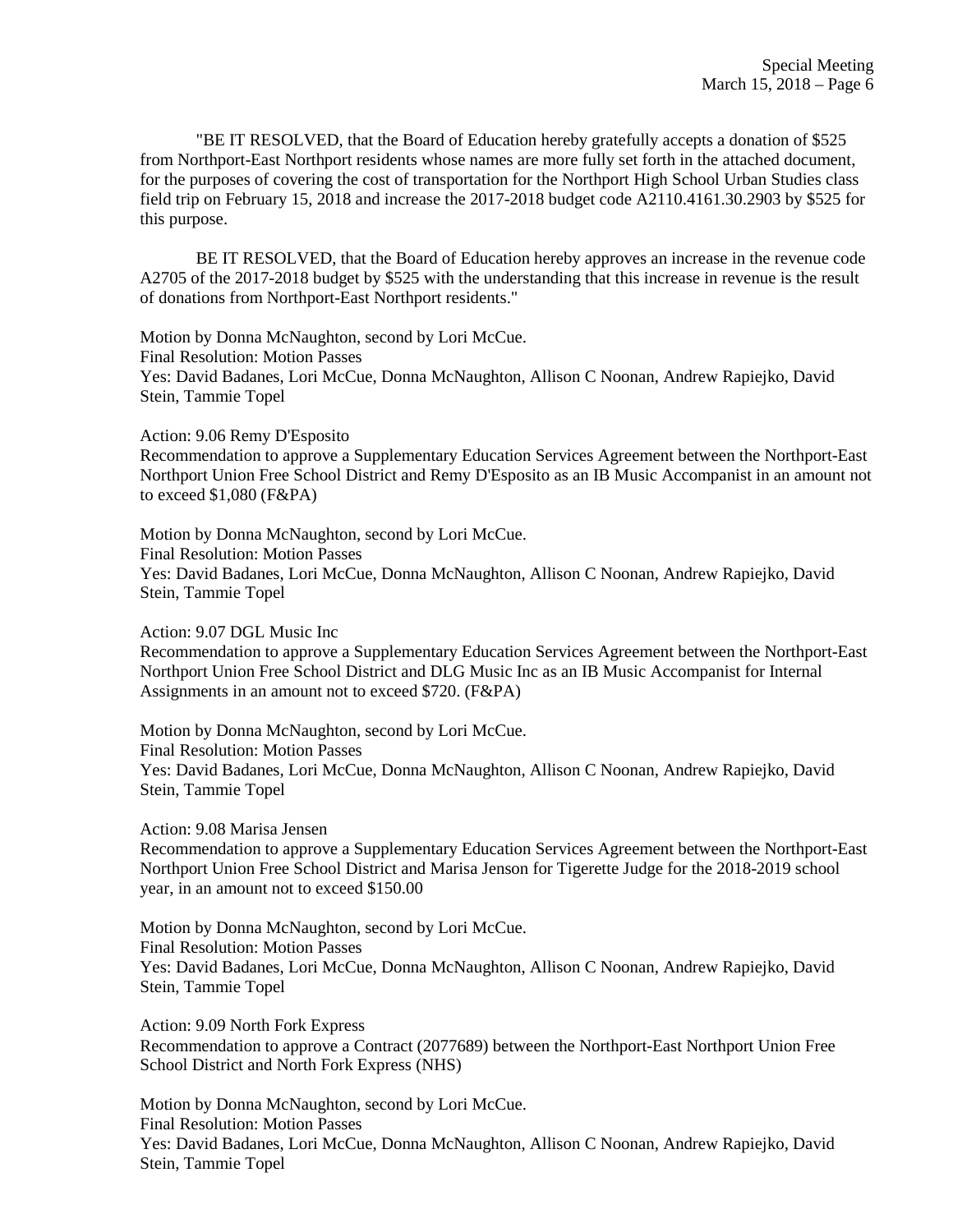Action: 9.10 North Fork Express Recommendation to approve a Contract (#2077690) between the Northport-East Northport Union Free School District and North Fork Express (NHS)

Motion by Donna McNaughton, second by Lori McCue. Final Resolution: Motion Passes Yes: David Badanes, Lori McCue, Donna McNaughton, Allison C Noonan, Andrew Rapiejko, David Stein, Tammie Topel

Action: 9.11 North Fork Express

Recommendation to approve a Rider to Agreement between the Northport-East Northport Union Free School District and North Fork Express (Contract #2074924) (NHS)

Motion by Donna McNaughton, second by Lori McCue. Final Resolution: Motion Passes Yes: David Badanes, Lori McCue, Donna McNaughton, Allison C Noonan, Andrew Rapiejko, David Stein, Tammie Topel

Action: 9.12 A. Green Inc.

Recommendation to approve a Supplementary Education Services Agreement between the Northport-East Northport Union Free School District and A. Green Inc. for a workshop on successful teaming issues at the middle level, in an amount not to exceed \$1,750.00 (NMS)

Motion by Donna McNaughton, second by Lori McCue. Final Resolution: Motion Passes Yes: David Badanes, Lori McCue, Donna McNaughton, Allison C Noonan, Andrew Rapiejko, David Stein, Tammie Topel

Action: 9.13 Claims Auditor's Report Recommendation to approve the Claims Auditor's Report and Schedule of Claims for payments dated:

January 12, 2018 (Payroll Trust & Agency Warrant), January 16, 2018 (Accounts Payable Warrant), January 26, 2018 (Payroll Trust & Agency Warrant), January 31, 2018 (Accounts Payable Warrant), January 2018 (Claims Audit Report)

Motion by Donna McNaughton, second by Lori McCue. Final Resolution: Motion Passes Yes: David Badanes, Lori McCue, Donna McNaughton, Allison C Noonan, Andrew Rapiejko, David Stein, Tammie Topel

Action: 9.14 Claims Auditor's Report - Payroll Audit Recommendation to approve the Claims Auditor's Report - Payroll Audit for the Payroll Distribution/Audit dated January 12, 2018 (Northport High School)

Motion by Donna McNaughton, second by Lori McCue. Final Resolution: Motion Passes Yes: David Badanes, Lori McCue, Donna McNaughton, Allison C Noonan, Andrew Rapiejko, David Stein, Tammie Topel

Action: 9.15 Treasurer's Report and Monthly Summary of Receipts and Disbursements Recommendation to approve the Treasurer's Report and Monthly Summary of Receipts and Disbursements: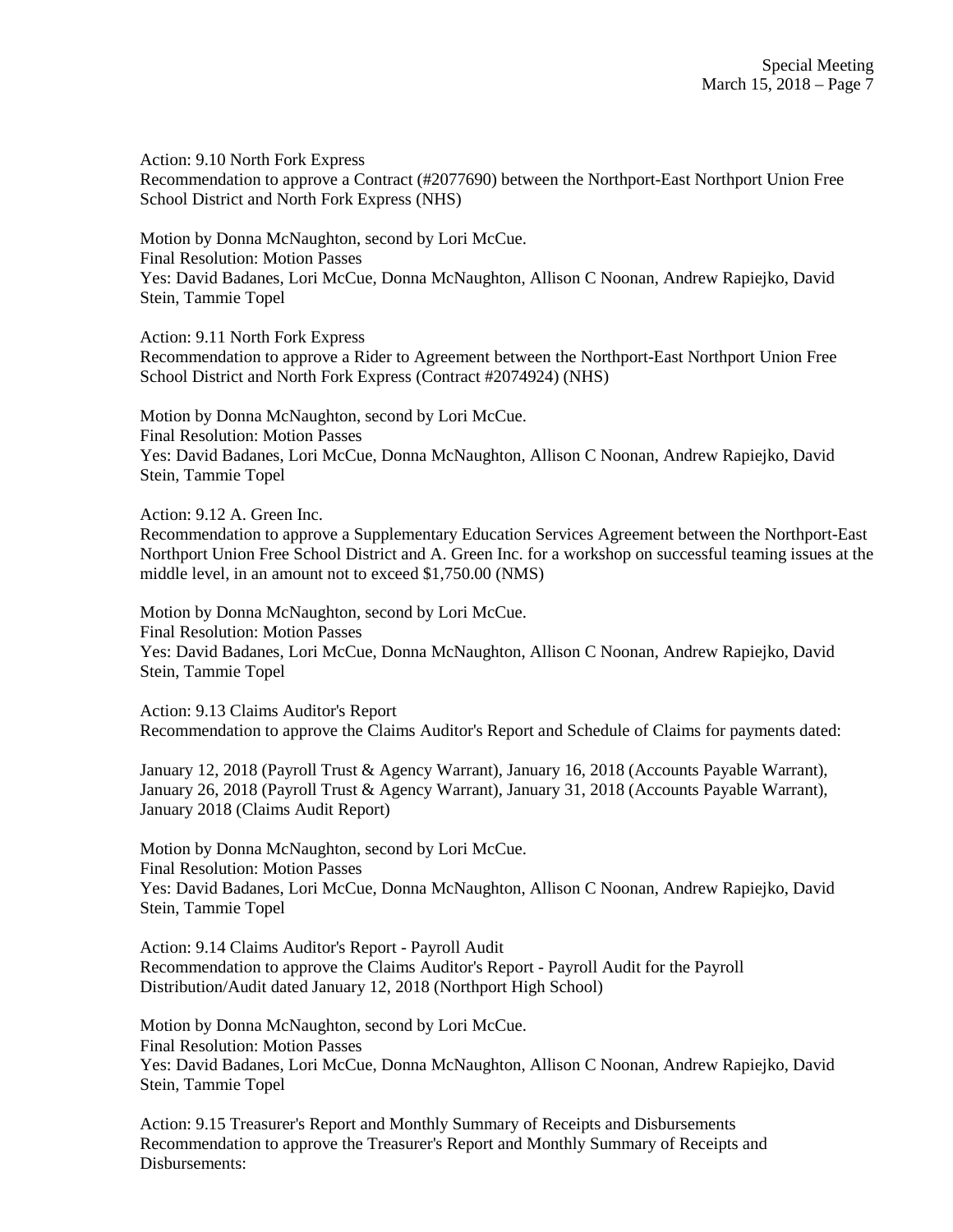9.15.1 Treasurer's Report for the period January 1, 2018 through January 31, 2018

9.15.2 Monthly Summary of Receipts and Disbursements for January 2018

Motion by Donna McNaughton, second by Lori McCue. Final Resolution: Motion Passes Yes: David Badanes, Lori McCue, Donna McNaughton, Allison C Noonan, Andrew Rapiejko, David Stein, Tammie Topel

Action: 9.16 Schedule of Investments Recommendation to approve the Schedule of Investments as of January 31, 2018

Motion by Donna McNaughton, second by Lori McCue. Final Resolution: Motion Passes Yes: David Badanes, Lori McCue, Donna McNaughton, Allison C Noonan, Andrew Rapiejko, David Stein, Tammie Topel

Action: 9.17 Collateral Schedule Recommendation to approve the Collateral Schedule as of January 31, 2018

Motion by Donna McNaughton, second by Lori McCue. Final Resolution: Motion Passes Yes: David Badanes, Lori McCue, Donna McNaughton, Allison C Noonan, Andrew Rapiejko, David Stein, Tammie Topel

Action: 9.18 Bank Reconciliation Recommendation to approve the Bank Reconciliation Report for the Month Ended January 31, 2018

Motion by Donna McNaughton, second by Lori McCue. Final Resolution: Motion Passes Yes: David Badanes, Lori McCue, Donna McNaughton, Allison C Noonan, Andrew Rapiejko, David Stein, Tammie Topel

Action: 9.19 General Fund Projected Cash Flow Statement Recommendation to approve the General Fund Projected Cash Flow Statement for the year ending 2017- 2018, Actual Data July 1, 2017 - January 31, 2018, Estimated Data February 1, 2018 - June 30, 2018

Motion by Donna McNaughton, second by Lori McCue. Final Resolution: Motion Passes Yes: David Badanes, Lori McCue, Donna McNaughton, Allison C Noonan, Andrew Rapiejko, David Stein, Tammie Topel

Action: 9.20 Monthly Revenue and Budget Status Report - School Lunch Fund Recommendation to approve the Monthly Revenue and Budget Status Report - School Lunch Fund for the Month Ending January 31, 2018

Motion by Donna McNaughton, second by Lori McCue. Final Resolution: Motion Passes Yes: David Badanes, Lori McCue, Donna McNaughton, Allison C Noonan, Andrew Rapiejko, David Stein, Tammie Topel

Action: 9.21 Monthly Revenue and Budget Status Report - Special Aid Fund Recommendation to approve the Monthly Revenue and Budget Status Report - Special Aid Fund for the Month Ending January 31, 2018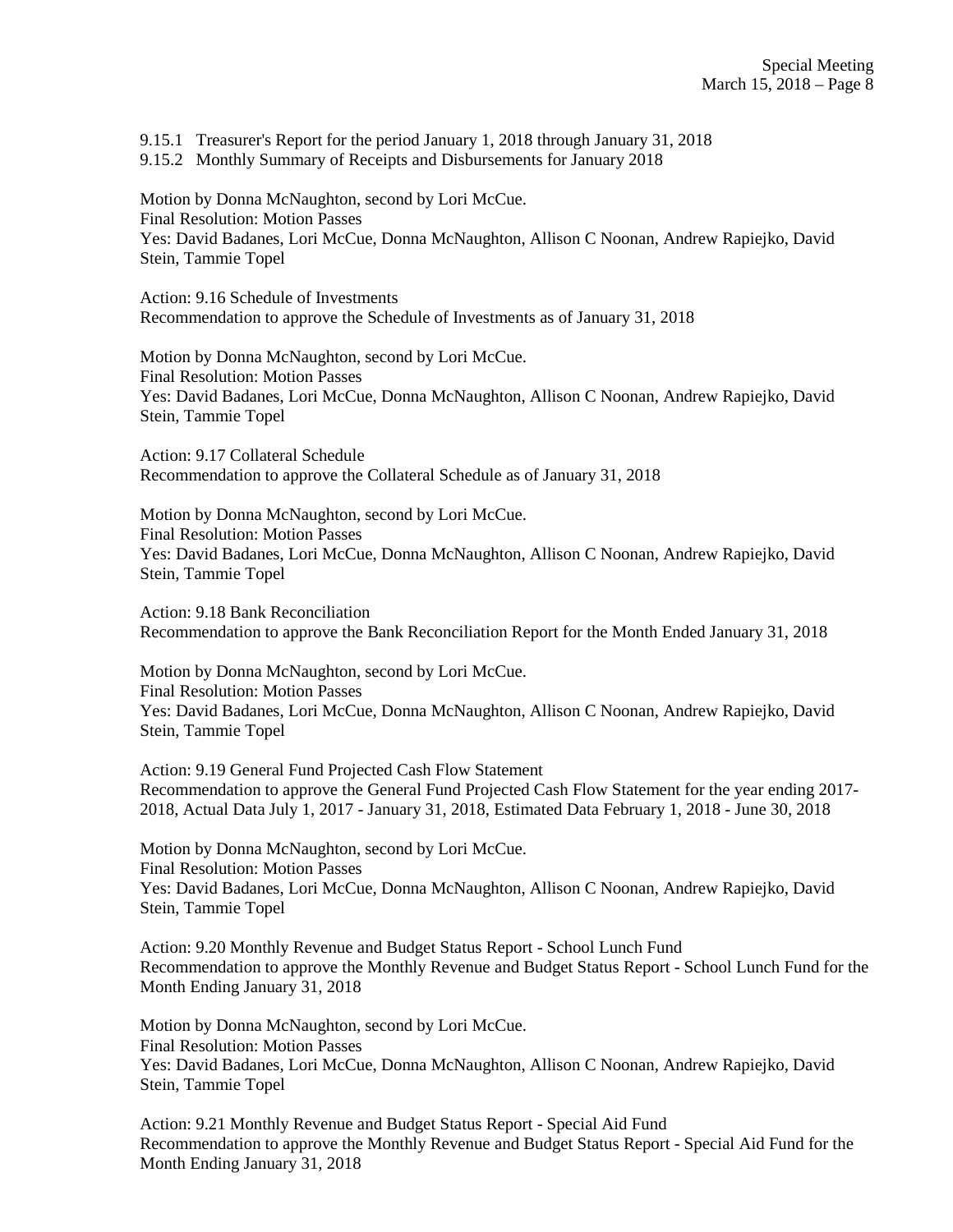Motion by Donna McNaughton, second by Lori McCue. Final Resolution: Motion Passes Yes: David Badanes, Lori McCue, Donna McNaughton, Allison C Noonan, Andrew Rapiejko, David Stein, Tammie Topel

Action: 9.22 Monthly Revenue and Budget Status Report - General Fund Recommendation to approve the Monthly Revenue and Budget Status Report - General Fund for the Month Ending January 31, 2018

Motion by Donna McNaughton, second by Lori McCue. Final Resolution: Motion Passes Yes: David Badanes, Lori McCue, Donna McNaughton, Allison C Noonan, Andrew Rapiejko, David Stein, Tammie Topel

Action: 9.23 Monthly Revenue and Budget Status Report - Capital Fund Recommendation to approve the Monthly Revenue and Budget Status Report - Capital Fund for the Month Ending January 31, 2018

Motion by Donna McNaughton, second by Lori McCue. Final Resolution: Motion Passes Yes: David Badanes, Lori McCue, Donna McNaughton, Allison C Noonan, Andrew Rapiejko, David Stein, Tammie Topel

Action: 9.24 School Lunch Profit and Loss Statement Recommendation to approve the School Lunch Profit and Loss Statement for the Month Ending January 31, 2018

Motion by Donna McNaughton, second by Lori McCue. Final Resolution: Motion Passes Yes: David Badanes, Lori McCue, Donna McNaughton, Allison C Noonan, Andrew Rapiejko, David Stein, Tammie Topel

Action: 9.25 Transfer of General Fund Appropriations Recommendation to approve Transfer of General Fund Appropriations in the 2017-2018 fiscal year (\$12,029.00)

Motion by Donna McNaughton, second by Lori McCue. Final Resolution: Motion Passes Yes: David Badanes, Lori McCue, Donna McNaughton, Allison C Noonan, Andrew Rapiejko, David Stein, Tammie Topel

Action: 9.26 North Fork Express Recommendation to approve a Contract (#2074157) between the Northport-East Northport Union Free School District and North Fork Express (NHS)

Motion by Donna McNaughton, second by Lori McCue. Final Resolution: Motion Passes Yes: David Badanes, Lori McCue, Donna McNaughton, Allison C Noonan, Andrew Rapiejko, David Stein, Tammie Topel

# **10. SUPERINTENDENT'S REPORT - FOR INFORMATION ONLY**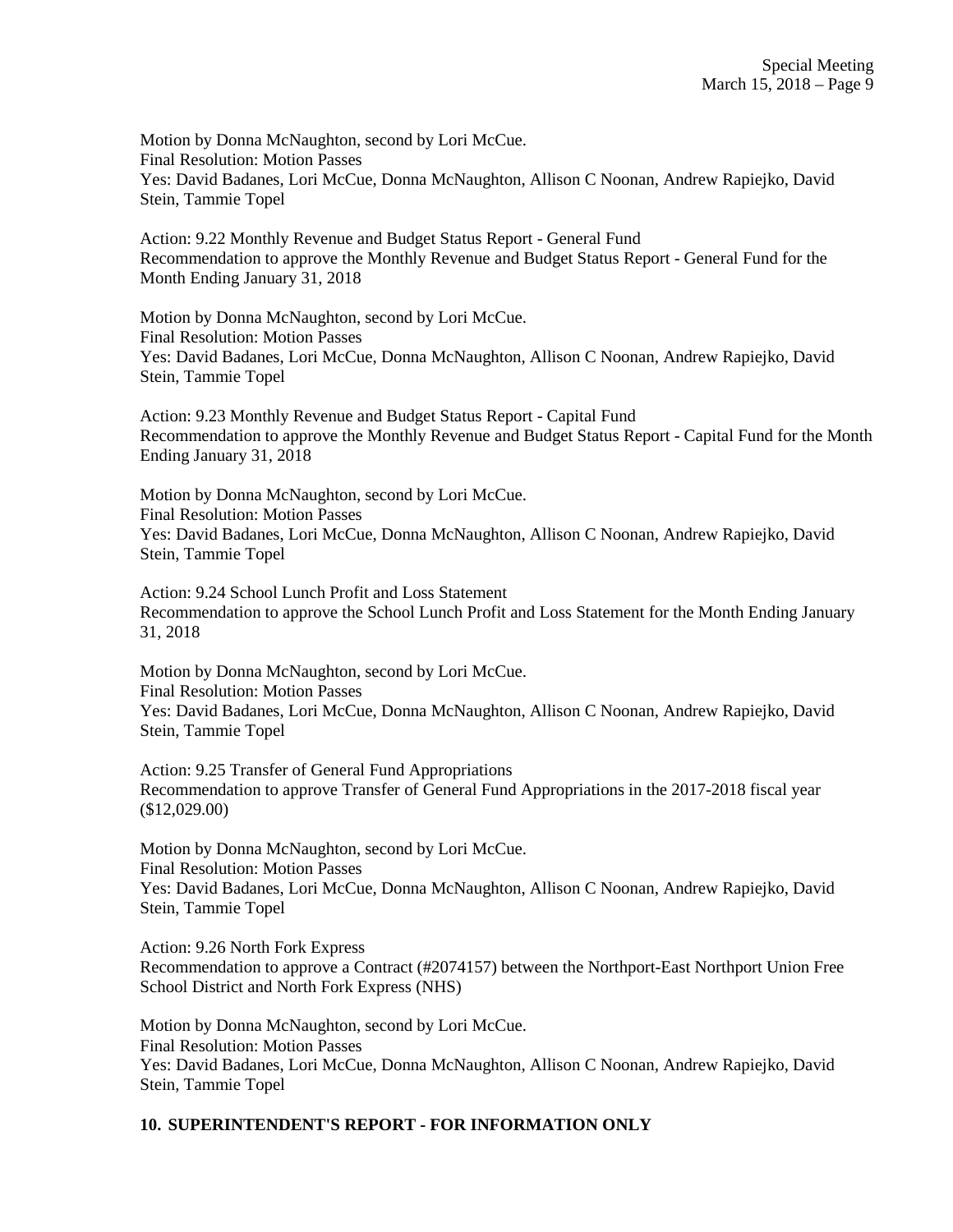Information: 10.01 Budget Transfers for the period February 1, 2018 - February 27, 2018 - As per Board Policy #6150 all transfers between salary codes up to \$25,000 and transfers between all other codes up to \$10,000 are to be reported to the Board of Education as an information item

Information: 10.02 UTN PDC

**11. ADJOURNMENT** - Board policy requires adjournment by 10:30 pm, unless meeting is extended by vote.

Information: 11.01 Upcoming Meetings

President Rapiejko reviewed the upcoming meetings:

SPECIAL MEETING TO DISCUSS PROPOSED BUDGET PRELIMINARY PUBLIC HEARING Thursday, March 22, 2018 7:00 p.m. William J. Brosnan School Cafeteria Budget Discussion - Revenue, Fund Balance, Reserves Preliminary Public Hearing to Receive Additional Public Input on Budget

SPECIAL MEETING TO FINALIZE BUDGET Thursday, April 12, 2018 7:00 p.m. William J. Brosnan School Cafeteria

SPECIAL MEETING TO VOTE ON BOCES ADMINISTRATIVE BUDGET & TRUSTEES Tuesday, April 24, 2018 7:00 p.m. William J. Brosnan School Cafeteria

Action: 11.02 Adjournment Recommendation to convene into Executive Session to discuss matters pertaining to the employment history of particular persons and matters pertaining to current litigation

Motion by David Stein, second by Donna McNaughton. Motion Passes Yes: David Badanes, Lori McCue, Donna McNaughton, Allison C Noonan, Andrew Rapiejko, David Stein, Tammie Topel

At 10:45 p.m. the Board convened into Executive Session.

At 11:17 p.m. the Board reconvened into Public Session.

Recommendation to approve the Personnel Actions Report Addendum.

Motion by David Stein, second by Donna McNaughton. Motion Passes Yes: David Badanes, Lori McCue, Donna McNaughton, Allison C Noonan, Andrew Rapiejko, David Stein, Tammie Topel

Recommendation to convene into Executive Session to discuss matters pertaining to the employment history of particular persons